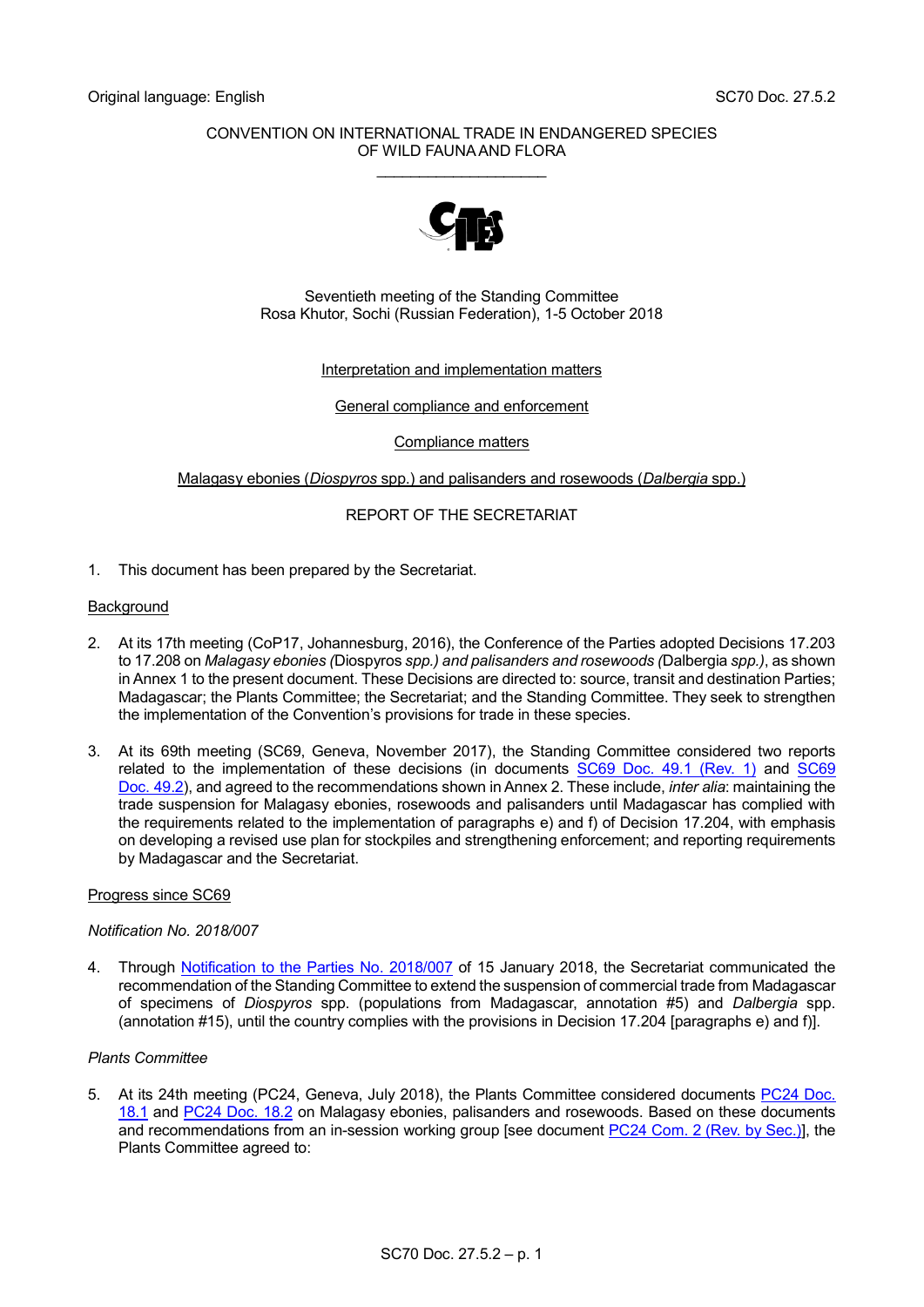- a) acknowledge Madagascar's progress in implementing the inclusive process described in Decision 17.204 a); encourage continued scientific work as per Decision 17.204 a); and invite Madagascar to continue to update the Plants Committee on additional progress in this respect;
- b) invite Parties and other stakeholders to support Madagascar in its efforts, in line with the country's list of capacity-building priorities, including:
	- training of researchers/technicians (botanists) specializing in species identification;
	- raising awareness of stakeholders on CITES implementation;
	- non-detriment findings for additional species;
	- timber traceability;
	- forest management planning for CITES-listed species; and
	- strengthening enforcement capacities all along the value chain;
- c) inform the Standing Committee that it will need to review aspects of the Decisions falling under its mandate; and
- d) endorse amendments to Decisions 17.204 and 17.206 (as shown in Annex 3).

## *Decision 17.204, paragraph e), and recommendations a) and b) made at SC69*

- 6. Regarding Decision 17.204, paragraph e), and related recommendations a) and b) made at SC69, the Secretariat refers to the report submitted by Madagascar in document SC70 Doc. 27.5.1 for further information on the country's continuing enforcement efforts and measures against illegal logging and export. The report highlights developments since 2017 and contains updates and complements to previous reports.
- 7. Notheworthy features concerning control and enforcement measures against illegal logging and export, mentioned in the report in document SC70 Doc. 27.5.2 include the following:
	- a) establishment of a special court for rosewoods and ebonies in July 2018 in support of the work of the *Special Chain to fight against trafficking of rosewood and ebony* (created in 2016, but operationality remains unclear);
	- b) progress with 79 court cases on possible offences concerning rosewood and palisanders (cases compiled in 2017); and instigation of national inquiries concerning the export of an illegal rosewood shipment that was confiscated in Singapore;
	- c) new information on infractions relating to forestry registered by the Gendarmerie in 2017-2018 (five seizures, 16 people arrested; 541 logs and 380 kg of rosewood confiscated); by BIANCO (Bureau Indépendant Anti-Corruption) in 2011-2018 (forestry and wildlife crime incidents, including 50 dossiers on rosewood or ebony, six on palisanders); and by the maritime surveillance programme (one new case since SC69);
	- d) the deployment of SMART monitoring tools in protected areas, and the installation of a network-based wildlife trade and infractions information system [Madagascar Trade in Wildlife Information eXchange (TWIX), part of a regional TWIX of the Southern African Development Community]; and
	- e) ongoing regional and international collaboration, and longer-term perspectives, including: the prospect of implementing a national strategy to combat illegal activities related to wild species [supported by the United States Agency for International Development (USAID) and other organizations]; implementing the recommendations emanating from a mission on wildlife crime by the United Nations Office on Drugs and Crime (UNODC) as a member of the International Consortium on Combating Wildlife Crime (ICCWC); revision of the forestry legislation to include palisanders; and the undertaking of studies for non-detriment findings (NDF) for trade in precious timbers.
- 8. While Madagascar progressed in meeting recommendation a) of SC69, no information is available to the Secretariat concerning recommendation b), which invited countries that had seized large consignments of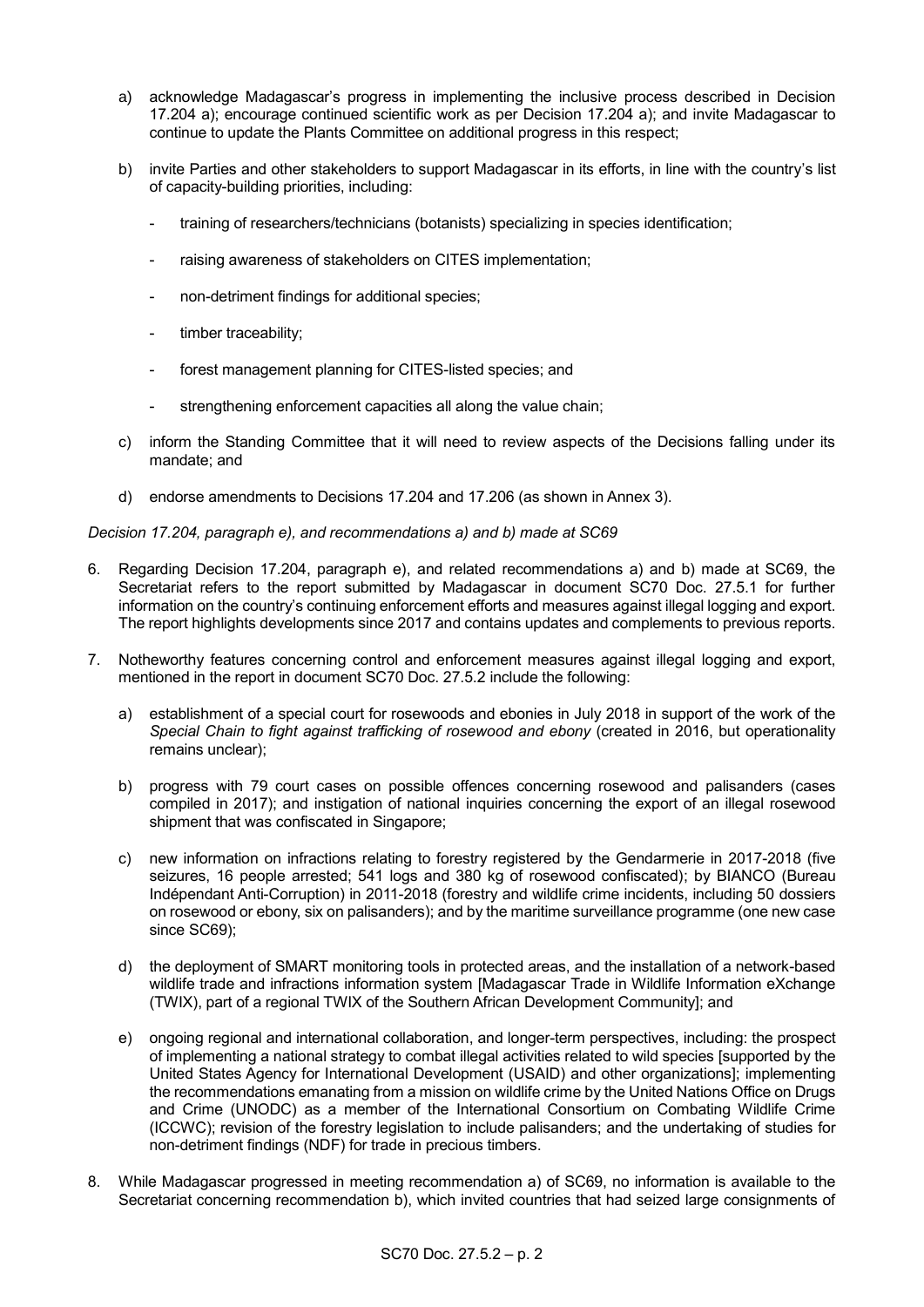CITES-listed rosewood and ebony originating in Madagascar to share information in support of investigations and prosecutions in Madagascar. It is also not known if Madagascar or these countries requested the assistance from ICCWC in undertaking such investigations.

*Decision 17.204, paragraph f), and recommendations c) and d) made at SC69*

- 9. As requested by the Standing Committee at SC69, the Secretariat has continued to work with Madagascar and its partners to revise and finalize Madagascar's rosewood "business" or "use" plan, in particular with respect to the observations made by the Secretariat in paragraphs 33 and 34 of its document SC69 Doc. 49.2. In this context, the Secretariat participated in a well-attended and productive technical workshop in Antananarivo in June 2018, organized by the Malagasy authorities and the International Tropical Timber Organization (ITTO), and supported by the World Bank and partner organizations. The workshop allowed to review the use plan and discuss its implementation. On the basis of the outcomes and further guidance provided by the Secretariat and other stakeholders, Madagascar tailored a new version of the use plan, which it presents i[n Annex 3](https://cites.org/sites/default/files/fra/com/sc/70/F-SC70-27-05-01-A3.pdf) of document SC70 Doc. 27.5.1.
- 10. The Secretariat's initial examination of the revised use plan suggests that it incorporates most of the matters raised at SC69, but the Secretariat will draw the attention of the Standing Committee to any issues it may encounter when reviewing the document in more detail.
- 11. The revised use plan addresses the issues raised at SC69 as follows:
	- a) Regarding timing issues, the use plan's phases have been rephrased with a broader scope and longer timelines, running to 2020. Phase 1, composed of 4 'steps', deals with stocks verification and controls, the results of which would be reported to CITES in May 2019 (SC71). Phase 2 lays out a strategy for organizing the sales and commercialisation of the verified stocks. These two phases deal directly with Decision 17.204, paragraph f). The use plan however also mentions a new phase 3, which would look at longer-term sustainability aspects such as forestry reforms, tree identification and the making of NDFs, and run in parallel with phases 1 and 2. The proposed calendar for implementing the use plan runs from June 2018 to May 2020.
	- b) Regarding budget and resource issues, the use plan now includes fundraising strategies and budget allocations for Phase 1, Phase 2 and the new Phase 3.
	- c) Regarding controls, oversight and monitoring issues, the use plan contains a comprehensive section on governance mechanisms and oversight structures to accompany the implementation of Phases 1 and 2. The plan foresees that in Phase 1, all relevant stocks are physically moved and brought under Government control, and only these can then be part of Phase 2 (sales and auctions). The distribution of eventual revenues is described. The new marking technology being proposed should improve verification and tracing of the logs and timber involved. It remains unclear if monitoring will be organized to assess the impacts of any sales on illegal logging or timber trafficking activities.
	- d) Regarding transparency issues, the use plan contains a revised proposal for the governance structure with a hierarchical, yet multidisciplinary, approach and broad stakeholder participation, including civil society actors, non-governmental organizations, CITES, ITTO, etc. The structure proposes three oversight bodies, with details on their composition and responsibilities. The *Comité de suivi*, tasked with overseeing the use plan's implementation and providing technical and financial support, would have one or two representatives of CITES Parties, as well as the CITES Secretariat.
	- e) Regarding cooperation issues, the use plan foresees a role for the Secretariat, and possibly the Standing Committee, in the *Comite de suivi*. The use plan also foresees an important role for the Standing Committee in approving the revised plan, approving audited stockpiles and lifting trade suspensions (see paragraph 13).
	- f) Regarding the pending issues mentioned in document SC69 Doc. 49.2, the use plan now contains precisions on the compensation and incentive scheme envisaged, the making system to be applied and the auction strategies to follow.
- 12. In document SC70 Doc. 27.5.1, Madagascar requests that the Standing Committee approve the revised use plan. This involves the following: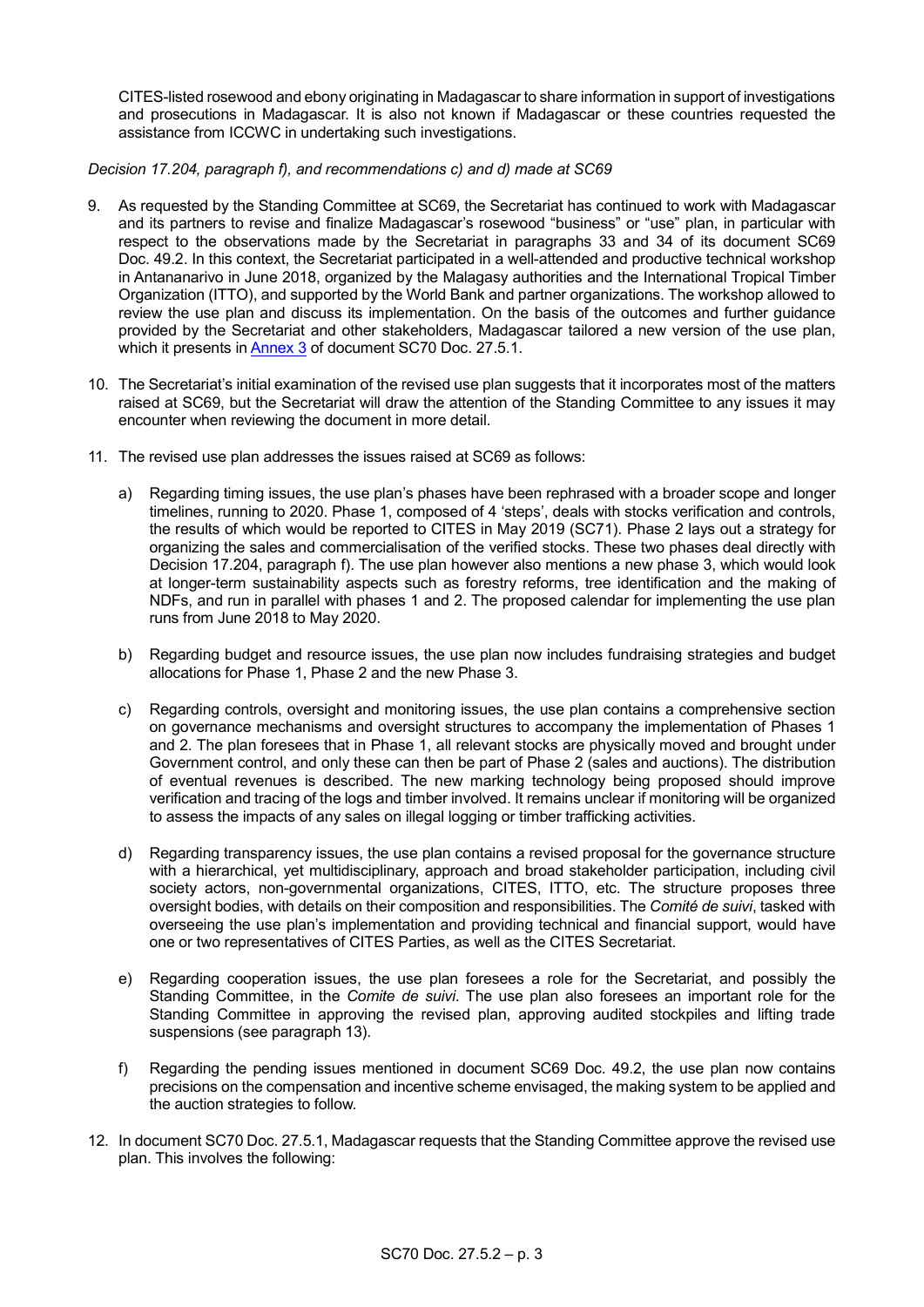- a) The use plan itself indicates that to implement the verification and sales strategies, Madagascar will ask that the current trade suspension be lifted so that the country can eliminate all government-controlled stocks through auctions and exports.
- b) The use plan states that the main objective of Phase 1 is to meet the Standing Committee's recommendations for dealing with the stock of 323,602 logs of rosewood and ebonies, reported by Madagascar in document SC69 Doc. 49.1 (Rev. 1). It further states that this amount will form the basis on which the requirement in Decision 17.204, paragraph f) "to submit regular updates on audited inventories of at least a third of the stockpiles of species of *Dalbergia* and *Diospyros* from Madagascar" will be based. The use plan indicates that Madagascar will seek the approval of the Standing Committee to initiate the partial sales of the audited stocks, which should provide funds to finance the securing of the remaining two-thirds.
- c) Under item 11, the use plan further mentions that 'step 4' of Phase 1 foresees a report to the Standing Committee. The use plan's timeframe suggests that this reporting will be for SC71. The same timeframe shows that Phase 1 is scheduled to continue until late 2019. Presumably, the reporting at SC71 would be on progress with securing the seized stockpiles (step 1) as well as the declared (but not yet seized) stockpiles (step 2 and 3), and on verified audits of at least one-third of these stocks.
- 13. From the above, its seems that Madagascar is requesting at the present meeting that the Standing Committee approves the revised use plan and provides further guidance or oversight regarding its execution, but that the *audited inventories of at least a third of the stockpiles of species of* Dalbergia *and* Diospyros *from Madagascar* called for in Decision 17.204, paragraph f), will only become available in 2019, possibly for presentation at SC71.

## **Discussion**

## *Concerning Decision 17.204, paragraph e)*

14. Overall, Madagascar continues to pay considerable and specific attention to illegal trade in rosewoods and ebonies, and gradually increases its enforcement capacity to deal with wildlife and forestry crime. This progress is commendable and should be encouraged. The Secretariat notes however that the questions it raised in paragraphs 19 and 20 of document SC69 Doc. 49.2 remain pertinent, i.e. whether investigations and prosecutions in Madagascar are sufficiently targeted and effective to dismantle trafficking networks and bring to trial all involved; and how the ICWCC/UNODC recommendations concerning precious timbers, reported in an assessment published in March 2018, could be executed.

## *Concerning Decision 17.204, paragraph f)*

- 15. The Secretariat is of the view that the revised use plan, presented by Madagascar in Annex 3 of document SC70 Doc. 27.5.1, has significantly improved in that: it represents a step-by-step road map for undertaking a time-bound inventory, consolidation and securing of rosewood and ebony stockpiles; it is comprehensive and detailed, spanning from inventory, marking and transportation of stocks to grading and sales; it addresses most of the concerns expressed at SC69; and it may pave the way for sustainability considerations (beyond the eventual sales of stockpiles). Madagascar and its partners should be commended for the considerable efforts undertaken to meet Standing Committee recommendations. At the same time, the use plan is expensive and complicated to implement, may be overoptimistic in its proposed timeframes, and will require considerable and ongoing political, technical and external support and oversight.
- 16. In the opinion of the Secretariat, the Standing Committee can approve the use plan i[n Annex 3](https://cites.org/sites/default/files/fra/com/sc/70/F-SC70-27-05-01-A3.pdf) of document SC70 Doc. 27.5.1. The approval would facilitate the implementation of the second component of Decision 17.204, paragraph f) (*submit regular updates on audited inventories of at least a third of the stockpiles of species of* Dalbergia *and* Diospyros *from Madagascar*), and may support the further implementation of Decision 17.204, paragraph e).
- 17. The Secretariat considers however that the conditions for a partial sale of audited stocks, in accordance with the criteria established in Decision 17.204, paragraphs e) and f), are not yet in place, but that these conditions could be met in case the first phase of the use plan ['*Mechanisms for the verification of stockpiles'*] were to be effectively implemented. Consequently, the Secretariat considers that the current trade suspension should not be lifted at this point.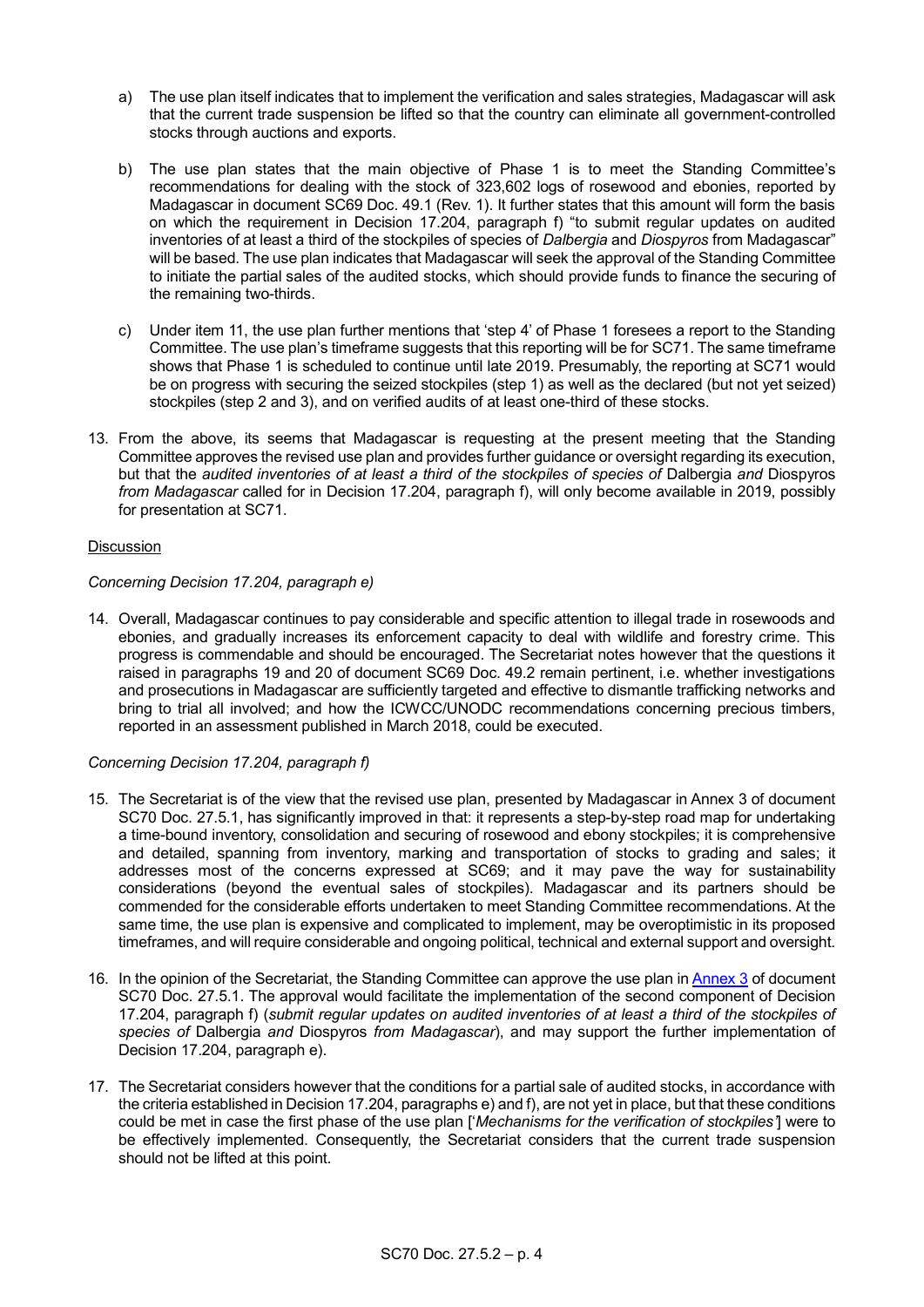## *Concerning draft decisions for the 18th meeting of the Conference of the Parties (CoP18)*

- 18. As indicated above, the Plants Committee reviewed the Decisions on *Malagasy ebonies (*Diospyros *spp.) and palisanders and rosewoods (*Dalbergia *spp.)* directed to it, and drafted amendments to allow continued collaborating with Madagascar on scientific and management matters concerning these species.
- 19. The Plants Committee also agreed to inform the Standing Committee that it might need to undertake a similar review of Decisions directed to it. In case the Standing Committee agrees to undertake such a revision, the Secretariat offers some suggestions for replacing the current Decisions 17.203 to 17.208 with new draft decisions for consideration at CoP18, taking account of the proposals of the Plants Committee for Decisions 17.204 and 17.206. The amendments are summarized below and presented in Annex 4.
	- a) The Secretariat is of the opinion that the content of **Decisions 17.203 and 17.205**, directed respectively to source, transit and destinations Parties for Malagasy *Diospyros spp. and Dalbergia spp*. and to Parties, can be merged. It proposes a new draft decision 18.AA, taking account of the following considerations:
		- The final language of draft decision 18.AA may depend on recommendations by the Standing Committee regarding the use plan presented by Madagascar at the present meeting.
		- Decisions 17.203 and 17.205 contain reporting requirements for source, transit and destinations Parties for Malagasy *Diospyros* spp. and *Dalbergia* spp., and for Parties. These proved difficult to implement, and may be superfluous considering the reporting obligations reflected in more relevant draft decisions, notably those directed to Madagascar and the Secretariat. Decision 17.203 also calls upon Parties to develop 'action plans' for managing timber stockpiles of Malagasy *Dalbergia* spp. and *Diospyros* spp. held outside Madagascar, but the provisions in Resolution Conf. 17.8 on *Disposal of illegally traded and confiscated specimens of CITES-listed species* seem to provide the necessary guidance in this regard.
		- Concerning Decision 17.205, directed to Parties, the Plants Committee advised the Standing Committee to review this Decision, and clarify particularly the content of paragraph b) and its relationship with the audited inventories called for in Decision 17.204, paragraph f). New possible language is reflected in paragraph b) of draft decision 18.AA.
	- b) The amendments that the Plants Committee proposed to **Decision 17.204**, directed to Madagascar, concern paragraphs a), b), c) and d) (i.e. the paragraphs it was monitoring and supporting). The Standing Committee is advised to review the remaining paragraphs e), f) and g) in Decision 17.204. The Secretariat has proposed new draft decision 18.BB, which shows amendments to what has been proposed by the Plants Committee, in addition to others that may be needed, noting that the language will depend on recommendations of the Standing Committee at the present meeting regarding enforcement measures and the use plan.
	- c) A revision and update of **Decision 17.206**, directed to the Plants Committee, is presented as draft decision 18.CC in Annex 4.
	- d) A revision and update of **Decision 17.207**, directed to the Standing Committee, is proposed by the Secretariat in draft decision 18.DD in Annex 4.
	- e) A revision and update of **Decision 17.208**, directed to the Secretariat, is proposed in draft decision 18.EE in Annex 4.
- 20. The approach outlined in paragraph 19 proposes a continuation of the measures that Madagascar and CITES Parties have taken since CoP16 concerning trade in Malagasy ebonies (*Diospyros* spp.) and palisanders and rosewoods (*Dalbergia* spp.), i.e. by means of the adoption of dedicated decisions directed to key stakeholders. The Secretariat recognizes that the compliance elements of the draft decisions should be aligned with the procedures outlined in [Resolution Conf. 14.3](https://cites.org/sites/default/files/document/E-Res-14-03.pdf) on *CITES compliance procedures*.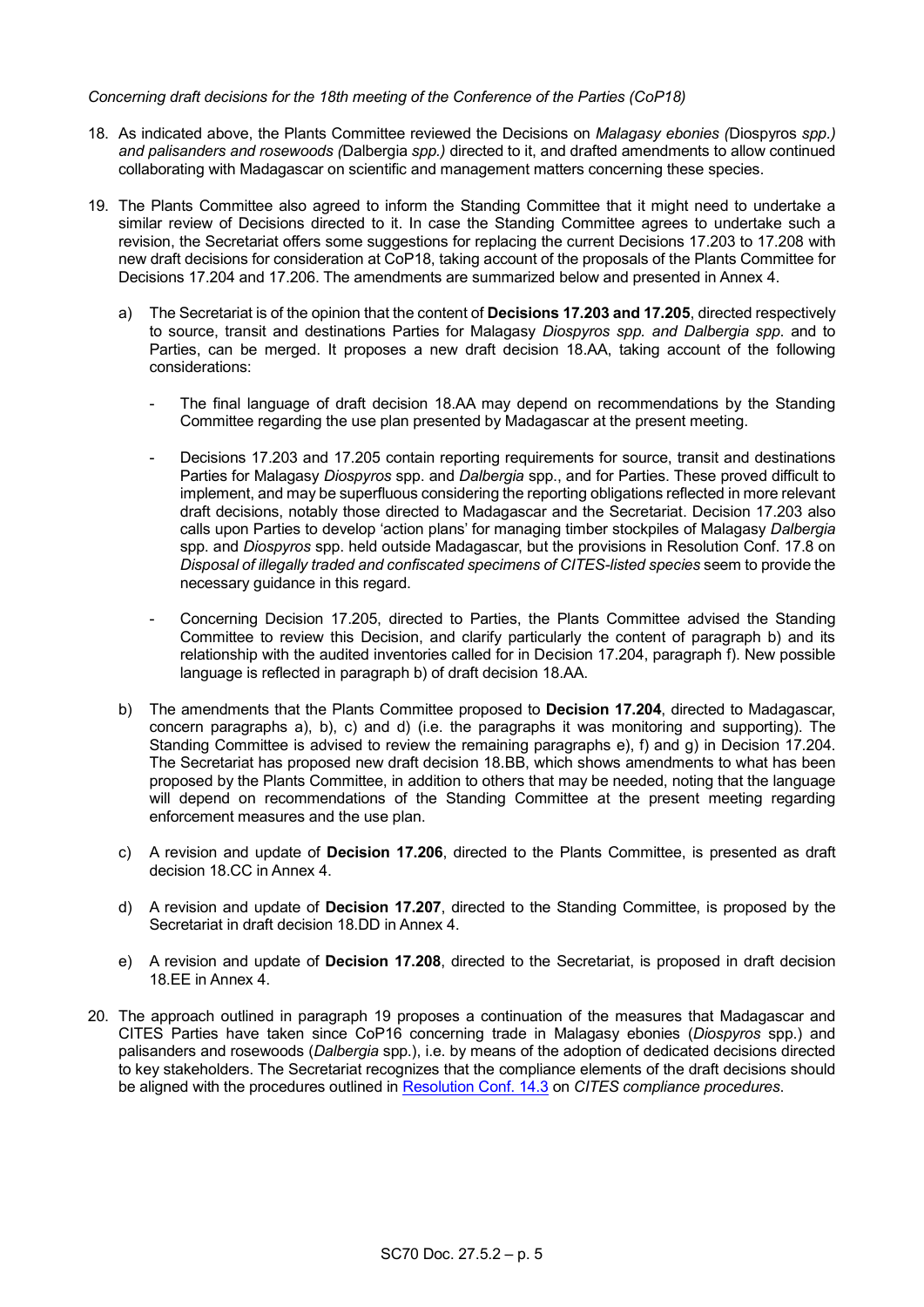## Recommendations

- 21. The Standing Committee is invited to:
	- a) consider jointly the Secretariat's report in the present document and Madagascar's report in document SC70 Doc. 27.5.1, as per Decision 17.207;
	- b) concerning the implementation of Decision 17.204 paragraph e), note the progress that Madagascar continues to make in strengthening control and enforcement measures against illegal logging and export, and recommend that these efforts be continued;
	- c) concerning the implementation of Decision 17.204 paragraph f), approve the use plan in Annex 3 of document SC70 Doc. 27.5.1;
	- d) agree to maintain the recommendation for Parties not to accept exports or re-exports for commercial purposes from Madagascar of specimens of *Diospyros* spp. (populations from Madagascar; annotation #5) and *Dalbergia* spp. (annotation #15) until Madagascar has complied with all the provisions in Decision 17.204, paragraphs e) and f), by:
		- i) continuing to strengthen control and enforcement measures against illegal logging and export at the national level, including seizures, investigations, arrests, prosecutions, and sanctions; and
		- ii) submitting an audited inventory of at least a third of the stockpiles of logs, sawn wood and veneer sheets of species of *Dalbergia* spp. and *Diospyros* spp. from Madagascar, achieved in accordance with the approved use plan, for consideration and approval of the Committee; and
	- e) consider the draft decisions concerning Malagasy ebonies (*Diospyros* spp.) and palisanders and rosewoods (*Dalbergia* spp.) in Annex 4, as proposed by the Secretariat, and request the Secretariat to take these forward for consideration by the Conference of the Parties at its 18th meeting as appropriate.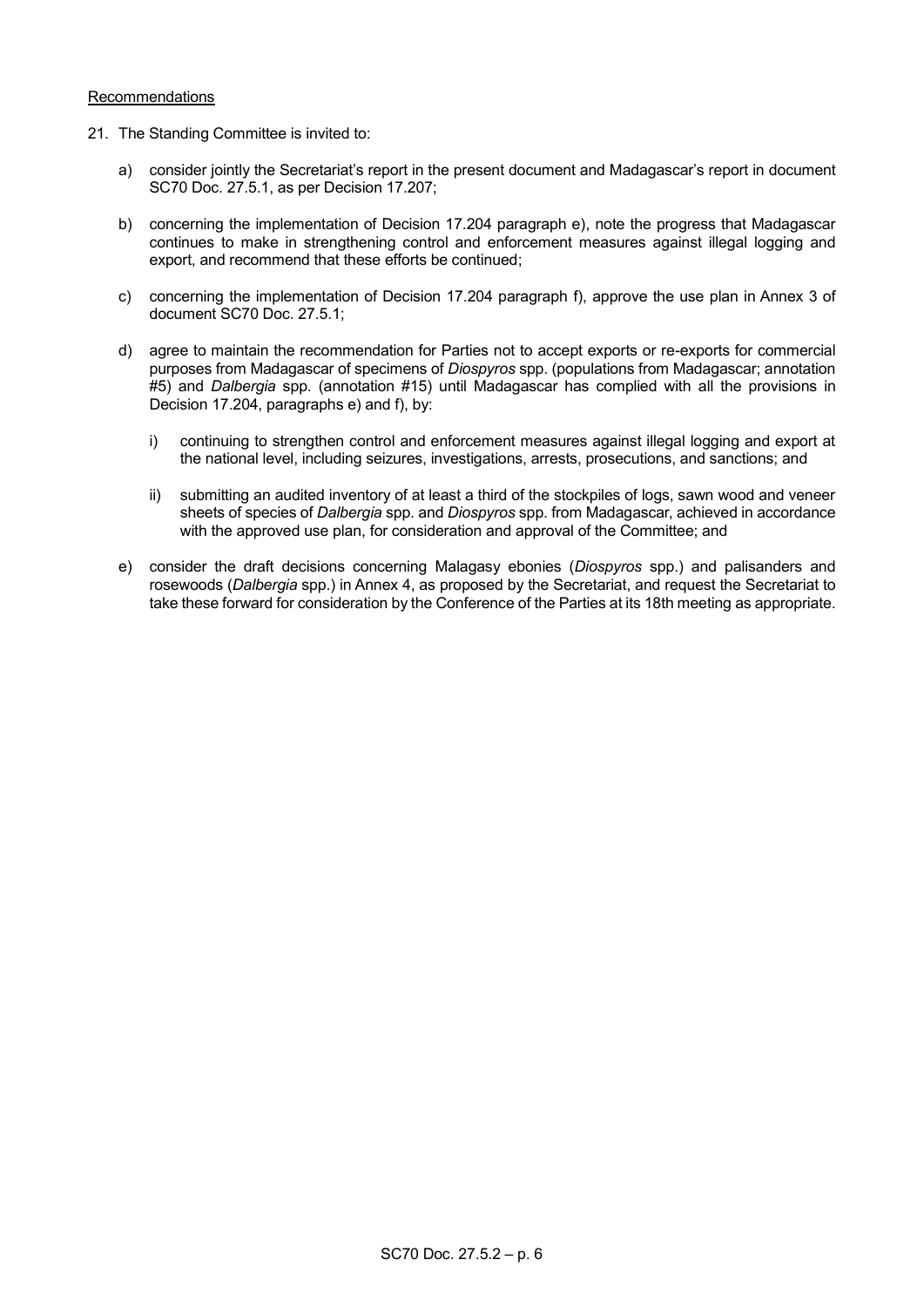## **Decisions 17.203 to 17.208: Malagasy ebonies (***Diospyros* **spp.), and palisanders and rosewoods (***Dalbergia* **spp.)**

#### *Directed to source, transit and destinations Parties for Malagasy* **Diospyros** *spp. and* **Dalbergia** *spp.*

- *17.203 Source, transit and destination Parties for specimens of species of the genera* Dalbergia *and* Diospyros *occurring in Madagascar are urged to:*
	- *a) enforce all the measures that are recommended by the CITES Standing Committee concerning commercial trade in specimens of these species from Madagascar, including suspensions of such trade;*
	- *b) develop action plans to effectively manage timber stockpiles of* Dalbergia *spp. and* Diospyros *spp. from Madagascar; and*
	- *c) provide written reports describing progress made with implementation of paragraphs a) and b) of this Decision to the Standing Committee.*

#### *Directed to Madagascar*

- *17.204 Madagascar shall:*
	- *a) continue to develop an inclusive process to identify the main commercially valuable species in these genera from Madagascar, in cooperation with transit and destination Parties, the CITES Secretariat and relevant partners, such as the International Tropical Timber Organization (ITTO), the International Consortium on Combating Wildlife Crime (ICCWC), the Food and Agriculture Organization of the United Nations (FAO) and other intergovernmental and non-governmental organizations concerned with trade in timber of rosewood, ebonies and palisanders;*
	- *b) for those species identified under paragraph a) establish, in collaboration with the CITES Secretariat, a precautionary export quota based upon a scientifically robust non-detriment finding;*
	- *c) subject to the availability of funds, organize workshops in support of the implementation of paragraphs a) and b) of this Decision, and to strengthen the national capacity to formulate nondetriment findings, and identify and agree on monitoring mechanisms that include appropriate technology (e.g. timber tracking);*
	- *d) continue the production of identification materials for identifying timber and timber products of species of the genera* Dalbergia *and* Diospyros *from Madagascar;*
	- *e) for those species identified under paragraph a), significantly strengthen control and enforcement measures against illegal logging and export at the national level including seizures, investigations, arrests, prosecutions, and sanctions;*
	- *f) submit regular updates on audited inventories of at least a third of the stockpiles of species of*  Dalbergia *and* Diospyros *from Madagascar, and a use plan for consideration, approval and further guidance from the Standing Committee; and*
	- *g) provide written reports on progress with the implementation of paragraphs a) to d) of this Decision to each meeting of the Plants Committee; on progress with the implementation of paragraphs e) and f) of this Decision to the Standing Committee; and on progress with the implementation of this Decision to the Conference of the Parties at its 18th meeting.*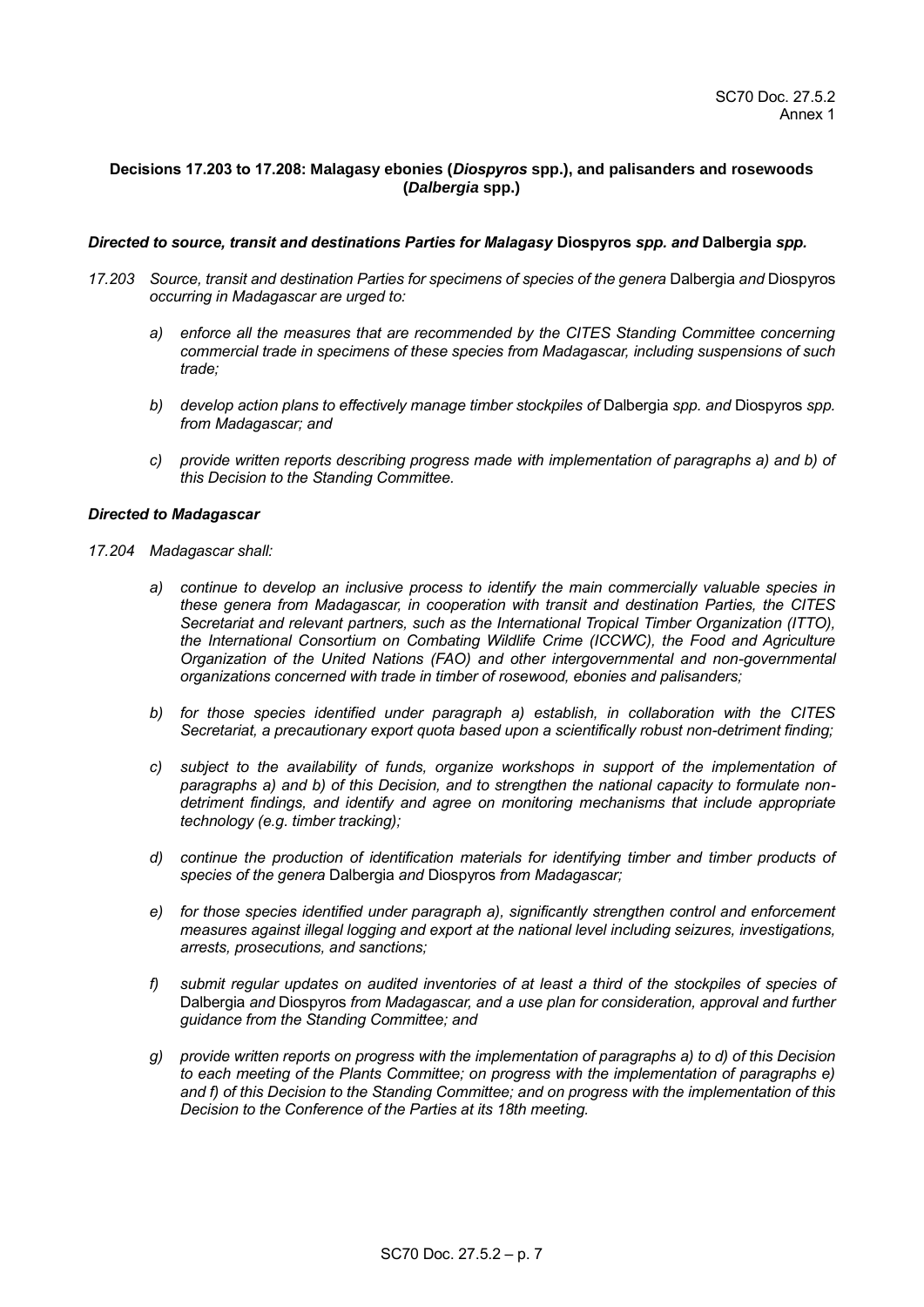## *Directed to Parties*

- *17.205 Parties and relevant partners indicated in Decision 17.204 paragraph a) are invited to:* 
	- *a) provide technical and financial assistance to support the implementation of Decisions 17.203 to 17.208;*
	- *b) provide technical and financial assistance in support of conducting audited inventories of*  Dalbergia *spp. and* Diospyros *spp. from Madagascar; and*
	- *c) provide reports to the Standing Committee, including information received from relevant partner organizations, concerning progress with the implementation of paragraphs a) and b) of this Decision.*

## *Directed to the Plants Committee*

- *17.206 The Plants Committee shall:*
	- *a) review and assess reports from Madagascar on its implementation of Decisions 17.204 paragraphs a) to d), and from the Secretariat on the implementation of Decision 17.208, and provide recommendations to Madagascar and the Standing Committee and other bodies as appropriate;*
	- *b) continue supporting the preparation of a standard reference for the names of species of the genera*  Diospyros *and* Dalbergia *occurring in Madagascar, to be adopted, if appropriate, at the 18th meeting of the Conference of the Parties; and*
	- *c) assist Madagascar in the identification of technical resources in support of the implementation of Decisions 17.204 paragraphs a) to d), and if needed, make recommendations to Madagascar, Standing Committee and other relevant organizations.*

#### *Directed to the Standing Committee*

*17.207 The Standing Committee shall review and assess reports from Madagascar on the implementation of Decision 17.204 paragraph e) and f), and from the Secretariat on the implementation of Decision 17.208, and make recommendations, which may include appropriate compliance measures and an assessment as to whether the conditions for a partial sale of audited stocks are in place, in accordance with the criteria established in Decision 17.204, paragraphs e) and f).*

## *Directed to the Secretariat*

- *17.208 The Secretariat shall:*
	- *a) assist Madagascar, relevant Parties, and the Standing and Plants Committees in the implementation of Decisions 17.203 to 17.207;*
	- *b) subject to available funding, assist with relevant capacity-building activities in Madagascar and transit and destination countries concerned by the trade in specimens of Diospyros spp. and* Dalbergia *spp. from Madagascar, including through international capacity building workshops; and*
	- *c) provide written reports on progress with the implementation of this Decision to the Plants Committee and the Standing Committee, as appropriate.*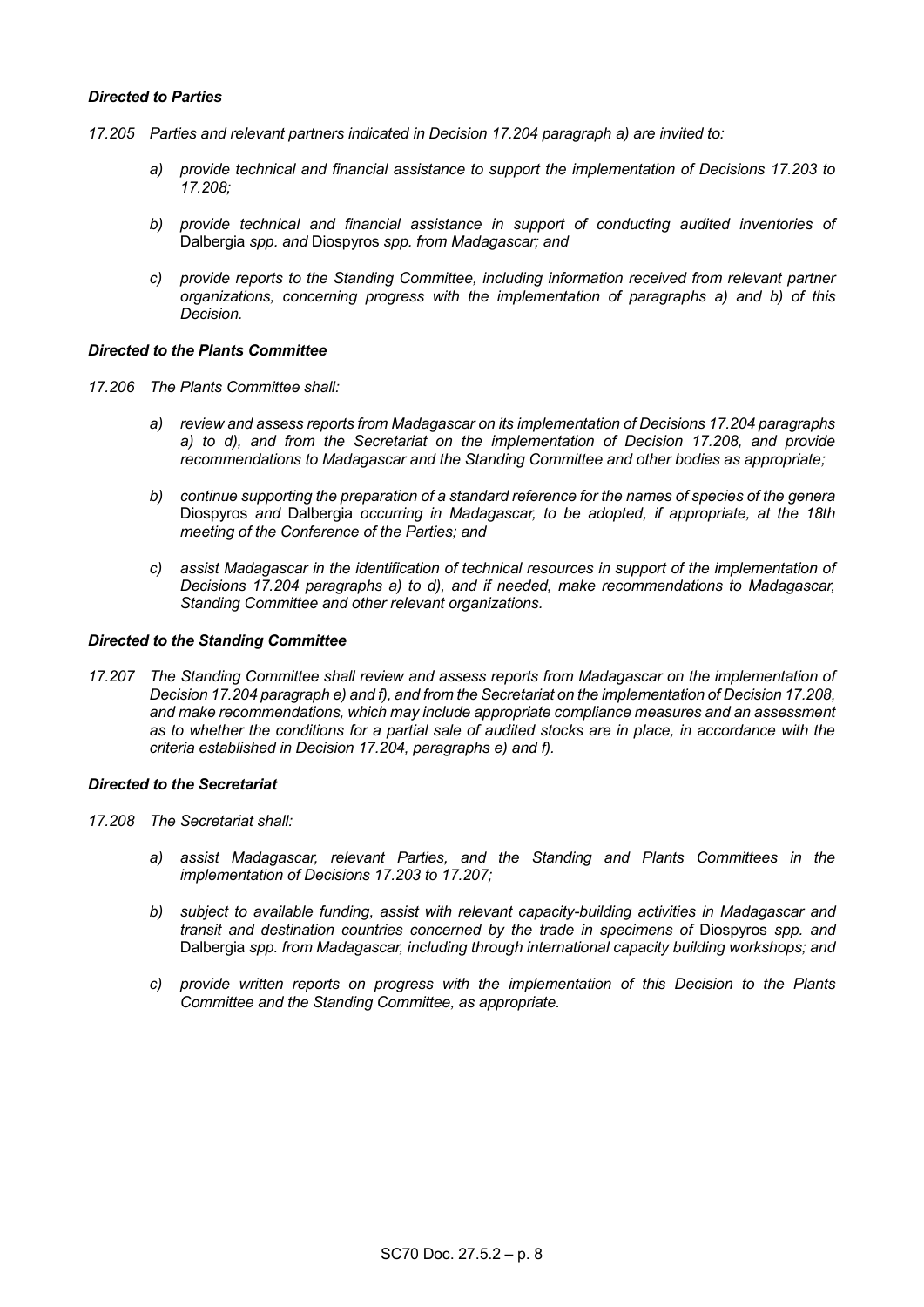## **Recommendations by the Standing Committee, made at its 69th meeting (Geneva, 2017) (see [SC69 Summary](https://cites.org/sites/default/files/eng/com/sc/69/sum/E-SC69-SR.pdf) Record, item 49**

## *Concerning Decision 17.204, paragraph e)*

- a) The Standing Committee noted the progress that Madagascar has made in strengthening control and enforcement measures against illegal logging and export, and recommends that these efforts be continued and expanded, as observed in paragraphs 19 and 20 of document SC69 Doc. 49.2;
- b) The Standing Committee invited countries that seized large consignments of CITES-listed rosewood and ebony originating in Madagascar to share information in support of investigations and prosecutions in Madagascar; and to request the assistance from ICCWC in undertaking these investigations;

## *Concerning Decision 17.204, paragraph f)*

- c) The Standing Committee noted that, to date, there is no audited inventory of at least a third of the stockpiles of logs, sawn wood and veneer sheets of the species of *Dalbergia* and *Diospyros* in Madagascar, and encourages Madagascar to undertake these inventories and audits in a transparent and controlled manner;
- d) The Standing Committee welcomed the use plan in Annex 4 of document SC69 Doc. 49.2 (Rev. 1), but considers that it cannot be approved at present, and requests the Secretariat to continue working with Madagascar and its partners to revise and finalize it, particularly with respect to the observations made in paragraphs 33 and 34 of document SC69 Doc. 49.2;

## *Conclusions*

- e) The Standing Committee therefore agreed to maintain the recommendation for Parties not to accept exports or re-exports for commercial purposes from Madagascar of specimens of *Diospyros* spp. (populations from Madagascar; annotation #5) and *Dalbergia* spp. (annotation #15) until Madagascar has complied with the provisions in Decision 17.204, paragraphs e) and f), by:
	- i) significantly strengthening control and enforcement measures against illegal logging and export at the national level, including seizures, investigations, arrests, prosecutions, and sanctions, including towards high-level offenders;
	- ii) submitting an audited inventory of at least a third of the confiscated and declared stockpiles of logs, sawn wood and veneer sheets of species of *Dalbergia* spp. and *Diospyros* spp. from Madagascar for consideration and approval of the Committee; and
	- iii) submitting a use plan that is revised as recommended in paragraph d), for consideration and approval of the Committee;
- f) The Standing Committee requested the Secretariat to report on progress made by Madagascar with the implementation of paragraphs e) and f) of Decision 17.204 at the 70th meeting of the Standing Committee;
- g) The Standing Committee requested the Secretariat to report on progress made by Parties and relevant partners in providing technical and financial assistance to support the implementation of Decisions 17.203 to 17.208 and the finalization and implementation of the use plan at the 70th meeting of the Standing Committee;
- h) The Standing Committee urged Parties and relevant partners to provide technical and financial assistance to support the implementation of Decisions 17.203 to 17.208 and the finalization and implementation of the use plan;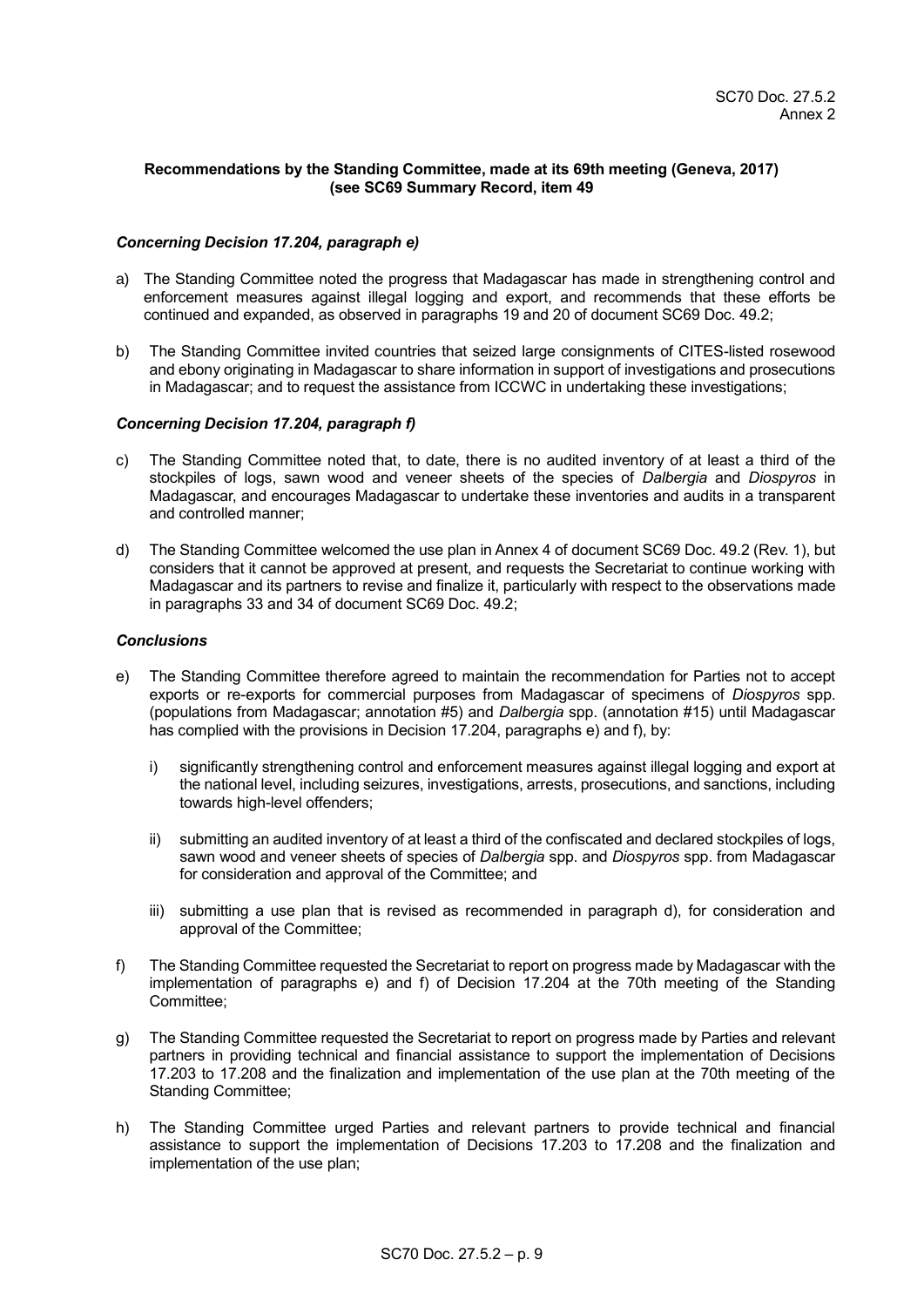- i) The Standing Committee invited transit and destination Parties to implement Decision 17.203 and follow guidance provided in Resolution Conf. 17.8, in particular paragraphs 2 and 8 therein, and to report progress to the 70th meeting of the Standing Committee; and
- j) The Standing Committee also urged Madagascar to make progress in developing a plan for how it will identify and take control of undeclared and hidden stocks of *Dalbergia* spp. and *Diopsyros* spp. and invited Madagascar to provide information related to these efforts in its report to the Standing Committee at its 70th meeting.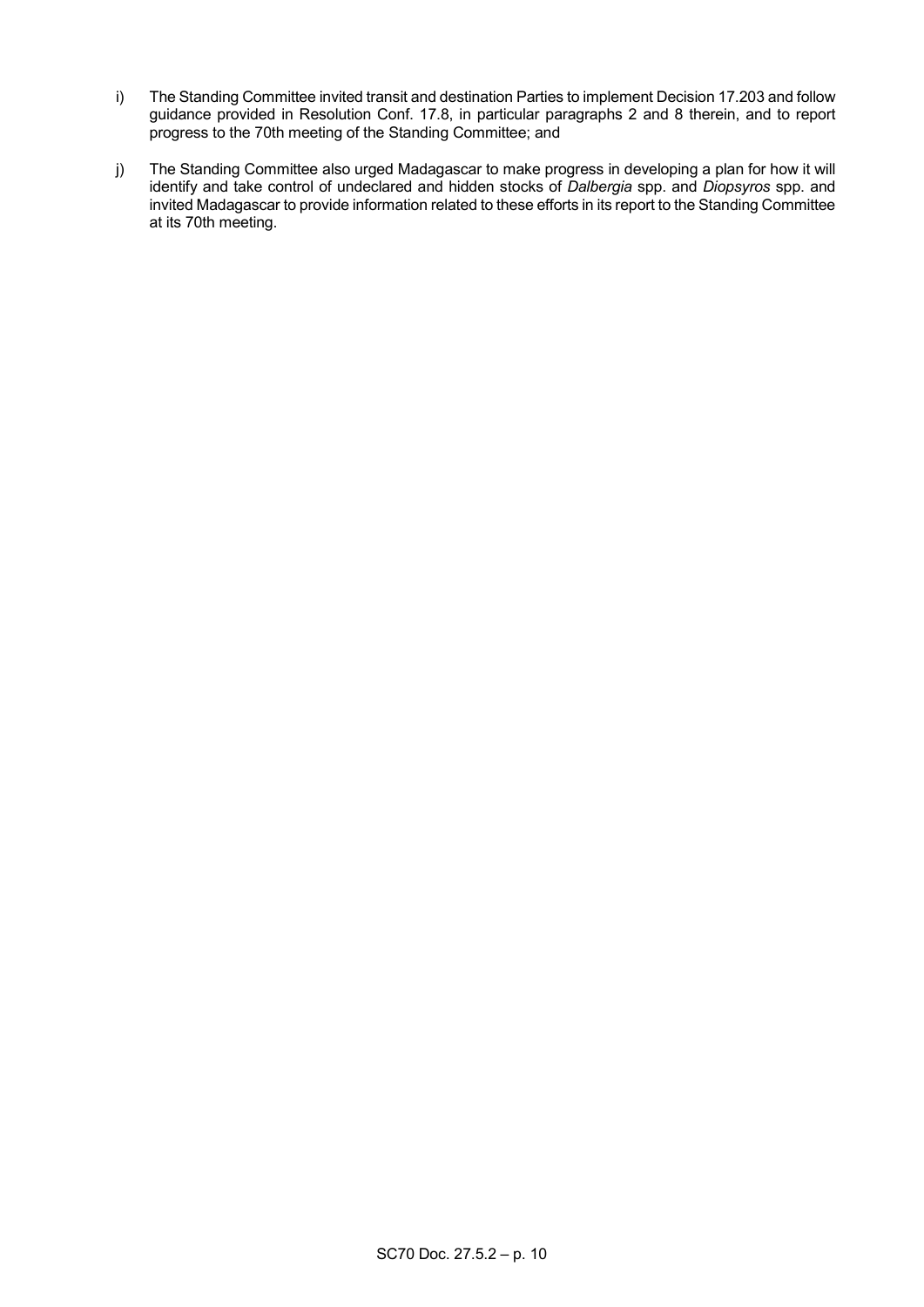## **Amendments to Decisions 17.204 and 17.206 proposed by the Plants Committee [see document [PC24 Com. 2 \(Rev. by Sec.\)\]](https://cites.org/sites/default/files/eng/com/pc/24/com/E-PC24-Com-02-R.pdf)**

## *17.204 (Rev. CoP18) Directed to Madagascar*

Madagascar shall:

- a) continue to develop an inclusive process to identify the main commercially valuable species in these genera from Madagascar, in cooperation with transit and destination Parties, the CITES Secretariat and relevant partners, such as the International Tropical Timber Organization (ITTO), the International Consortium on Combating Wildlife Crime (ICCWC), the Food and Agriculture Organization of the United Nations (FAO) and other intergovernmental and non-governmental organizations concerned with trade in timber of rosewood, ebonies and palisanders;
- b) continue to make progress in the development of non-detriment findings for commercially valuable species in the genera *Dalbergia* and *Diospyros*, including implementation of appropriate monitoring mechanisms, and report on progress to future meetings of the Plants Committee;
- bc) for those species identified under paragraph a) establish, in collaboration with the CITES Secretariat, a precautionary export quota based upon a scientifically robust non-detriment finding;
- c) subject to the availability of funds, organize workshops in support of the implementation of paragraphs a) and b) of this Decision, and to strengthen the national capacity to formulate nondetriment findings, and identify and agree on monitoring mechanisms that include appropriate technology (e.g. timber tracking);
- d) continue the production of identification materials for identifying timber and timber products of species of the genera *Dalbergia* and *Diospyros* from Madagascar;
- de) seek support to address capacity-building needs in line with the country's priority list of technical and scientific challenges;
- ef) for those species identified under paragraph a), significantly strengthen control and enforcement measures against illegal logging and export at the national level including seizures, investigations, arrests, prosecutions, and sanctions;
- fg) submit regular updates on audited inventories of at least a third of the stockpiles of species of *Dalbergia* and *Diospyros* from Madagascar, and a use plan for consideration, approval and further guidance from the Standing Committee; and
- gh) provide written reports on progress with the implementation of paragraphs a) to d) of this Decision to each meeting of the Plants Committee; on progress with the implementation of paragraphs e) and f) of this Decision to the Standing Committee; and on progress with the implementation of this Decision to the Conference of the Parties at its 18th meeting.

## *17.206 (Rev. CoP18) Directed to the Plants Committee*

The Plants Committee shall:

- a) review and assess reports from Madagascar on its implementation of Decision 17.204 paragraphs a) to ed), and from the Secretariat on the implementation of Decision 17.208, and provide recommendations to Madagascar and the Standing Committee and other bodies as appropriate;
- b) continue supporting the preparation of a standard reference for the names of species of the genera *Diospyros* and *Dalbergia* occurring in Madagascar, to be adopted, if appropriate, at the 18th meeting of the Conference of the Parties; and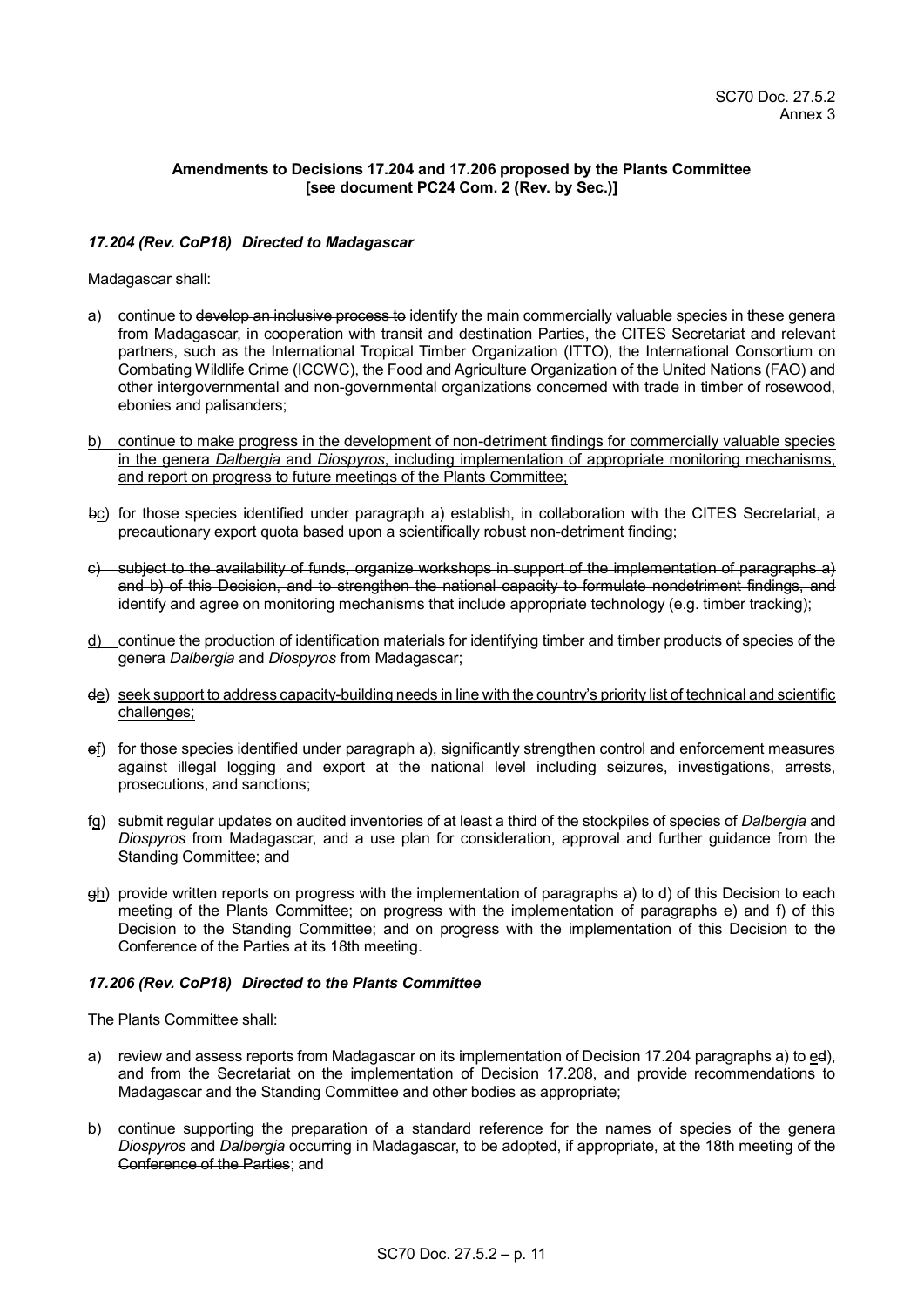c) assist Madagascar in the identification of technical resources in support of the implementation of Decision 17.204 paragraphs a) to ed), and if needed, make recommendations to Madagascar, Standing Committee and other relevant organizations.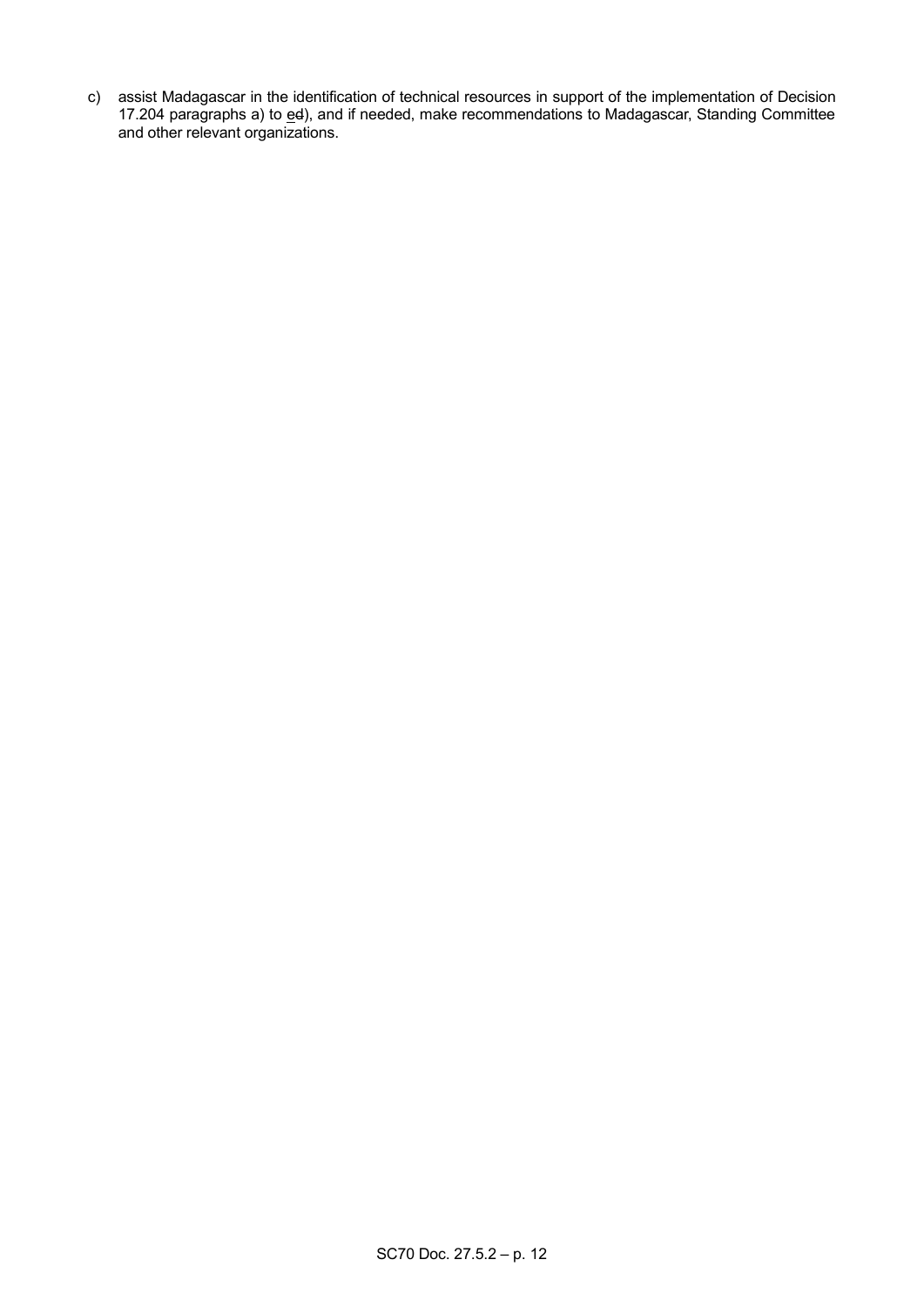## **Draft decisions on Malagasy ebonies (***Diospyros* **spp.), and palisanders and rosewoods (***Dalbergia* **spp.) for consideration at CoP18**

## **Directed to Parties and other relevant partners**

- 18.AA Parties and relevant partners, such as the International Tropical Timber Organization (ITTO), the Food and Agriculture Organization of the United Nations (FAO) and other intergovernmental and nongovernmental organizations, are invited to:
	- a) enforce all measures that are recommended by the CITES Standing Committee concerning commercial trade in specimens of Malagasy *Diospyros* spp. and *Dalbergia* spp. from Madagascar;
	- b) as appropriate, collaborate with Madagascar in the implementation of the use plan to manage timber stockpiles of specimens of these species from Madagascar; and
	- c) provide technical and financial assistance to support the implementation of Decisions 18.BB to 18.EE.

## **Directed to Madagascar**

- 18.BB Madagascar shall:
	- a) continue to identify the main commercially valuable species in the genera *Dalbergia* and *Diospyros* from Madagascar, in cooperation with the Secretariat and relevant partners, such as the International Tropical Timber Organization (ITTO), the Food and Agriculture Organization of the United Nations (FAO) and other intergovernmental and non-governmental organizations;
	- b) continue to make progress in the development of non-detriment findings for commercially valuable species in the genera *Dalbergia* and *Diospyros,* including implementation of appropriate monitoring mechanisms, and report on progress to future meetings of the Plants Committee;
	- c) for those species identified under paragraph a) establish, in collaboration with the CITES Secretariat, a precautionary export quota based upon a scientifically robust non-detriment finding;
	- d) continue the production of identification materials for timber and timber products of species of the genera *Dalbergia* and *Diospyros* from Madagascar;
	- e) for those species identified under paragraph a), strengthen control and enforcement measures against illegal logging and export at the national level including seizures, investigations, arrests, prosecutions, and sanctions;
	- f) implement the use plan for managing stockpiles of species of *Dalbergia* and *Diospyros* from Madagascar in Annex 3 of document SC70 Doc. 27.5.1; and
	- g) provide reports on progress with the implementation of paragraphs a) to d) of this Decision to the Plants Committee; and on progress with the implementation of paragraphs e) and f) of this Decision to the Standing Committee.

## **Directed to the Plants Committee**

- 18.CC The Plants Committee shall:
	- a) review reports from Madagascar and the Secretariat as appropriate on the implementation of Decisions 18.BB and 18.EE, and provide recommendations to the Standing Committee and the Secretariat; and